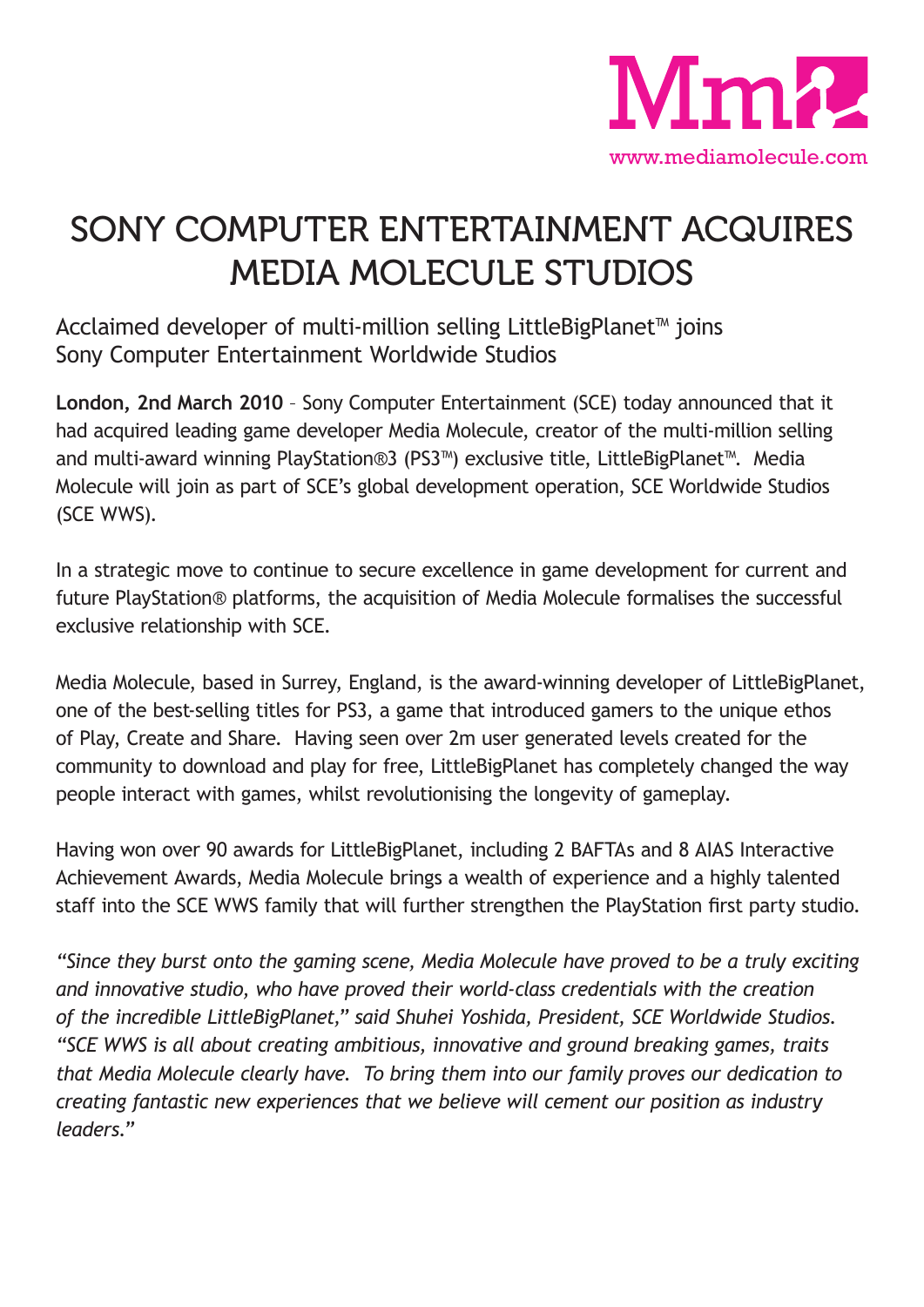*"Since Media Molecule's inception, we've had a uniquely close relationship with Sony. Over the years they have consistently shown their dedication to Creative Gaming and Media Molecule, not only through their support of the company, but their willingness to take risks and embrace our often unusual approach and ideas. " said Alex Evans, co-founder of Media Molecule. "What we've achieved already with LittleBigPlanet has proved this to us and we're excited by this new chapter of innovation and creative gaming, for all involved."*

Studios across the SCE WWS network share technology, production methodology and creative goals to build the best possible experiences for users to enjoy the most from the PlayStation family of hardware platforms and network services. With over 2,500 employees, SCE WWS combines the talents of 15 game development studios in Japan, the USA, the UK and The Netherlands.